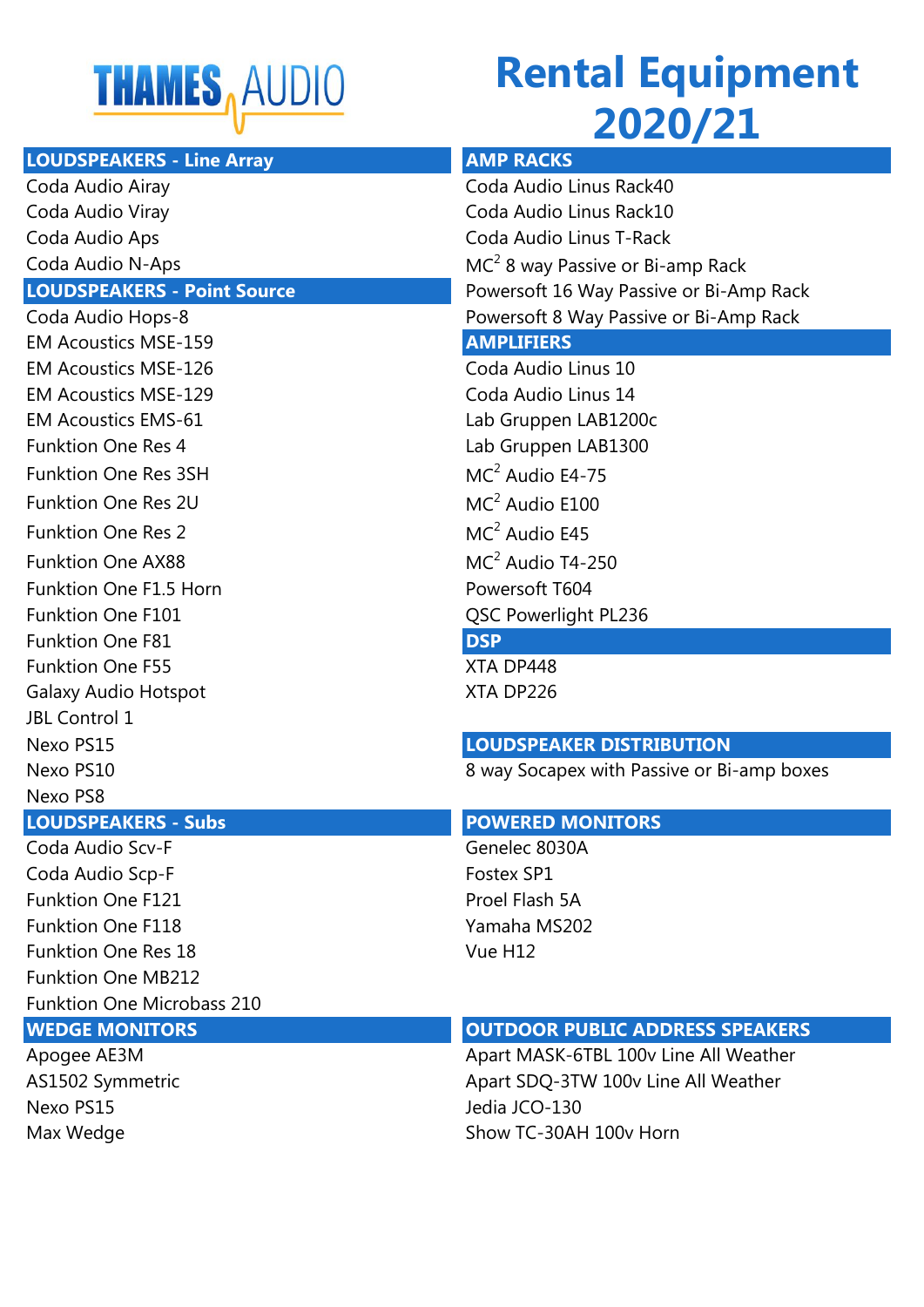

# **Rental Equipment 2020/21**

Allen & Heath Dlive S5000  $-1$ , 2, 4 or 8 way systems Yamaha QL5  $\sim$  2 to 12 way systems Yamaha M7CL-48 - 2 to 11 way systems

Yamaha Rio3224-D Shure U1 Bodypack Yamaha Rio3224-D2 Shure U2 Handheld (SM58 head)

### **DIGITAL MULTICORE IN EAR MONITORS**

Qlab 4 MacMini Audio Replay Systems Countryman B3 Omni Lavalier

- 
- 32 Channel Dual Redundant Dante DPA 4060 Omni Lavalier
- 16 Channel Dual Redundant Analogue DPA 4066 Dual Ear Omni Boom
- Macbook Pro 64 Channel Single Dante DVS DPA 4088 Dual Ear Directional Boom

### **MIXING CONSOLES RADIO MICROPHONE SYSTEMS**

Allen & Heath Dlive C1500 Sennheiser EW300-G3 Wireless Receiver Mackie Onyx 1640 - 12, 16 or 24 way systems with network Midas Venice 320 Shure ULD4D Dual Channel Digital Receiver Yamaha QL1 Shure ULD4Q Quad Channel Digital Receiver Yamaha CL5 Shure UHF-R UR4D Dual Receiver Yamaha LS9-16 **RADIO MICROPHONE TRANSMITTERS** Yamaha LS9-32 Sennheiser SK300-G3 Bodypacks **DIGITAL STAGEBOX** Sennheiser SKM300-G3 Handheld Allen & Heath dLive DM48/64 Shure ULXD1 Digital Wireless Bodypack Yamaha Rio1608 Shure ULXD2 Digital Wireless Handheld

75m 4x Network + 4x XLR + 16A Power Sennheiser EW300 IEM-G3 Wireless Transmitter 30m 2x Network + 16A Power Sennheiser EK300 IEM-G3 Wireless Receiver

### **NETWORKING RADIO MIC ACCESSORIES**

Cisco SG300-10 Fischer Amps ALC161 8 way Battery Charger Yamaha SWP1-8MMF Sennheiser A2003 UHF Antenna Yamaha SWP1-16MMF Shure UA870WB UHF Antenna

### **SHOW CONTROL CONTROL CONTROL CONTROL**

- 16 Channel Dual Redundant Dante Countryman E6 Single Ear Omni Boom DPA d:fine 4166 Dual Ear Omni Boom DPA d:fine 4226 Dual Ear Omni Boom JAG IMX6A Dual Ear Omni Boom PointSource CO-8WS Single Ear Boom Sennheiser MKE Platinum Dual Ear Boom Sennheiser MKE2 Omni Lavalier